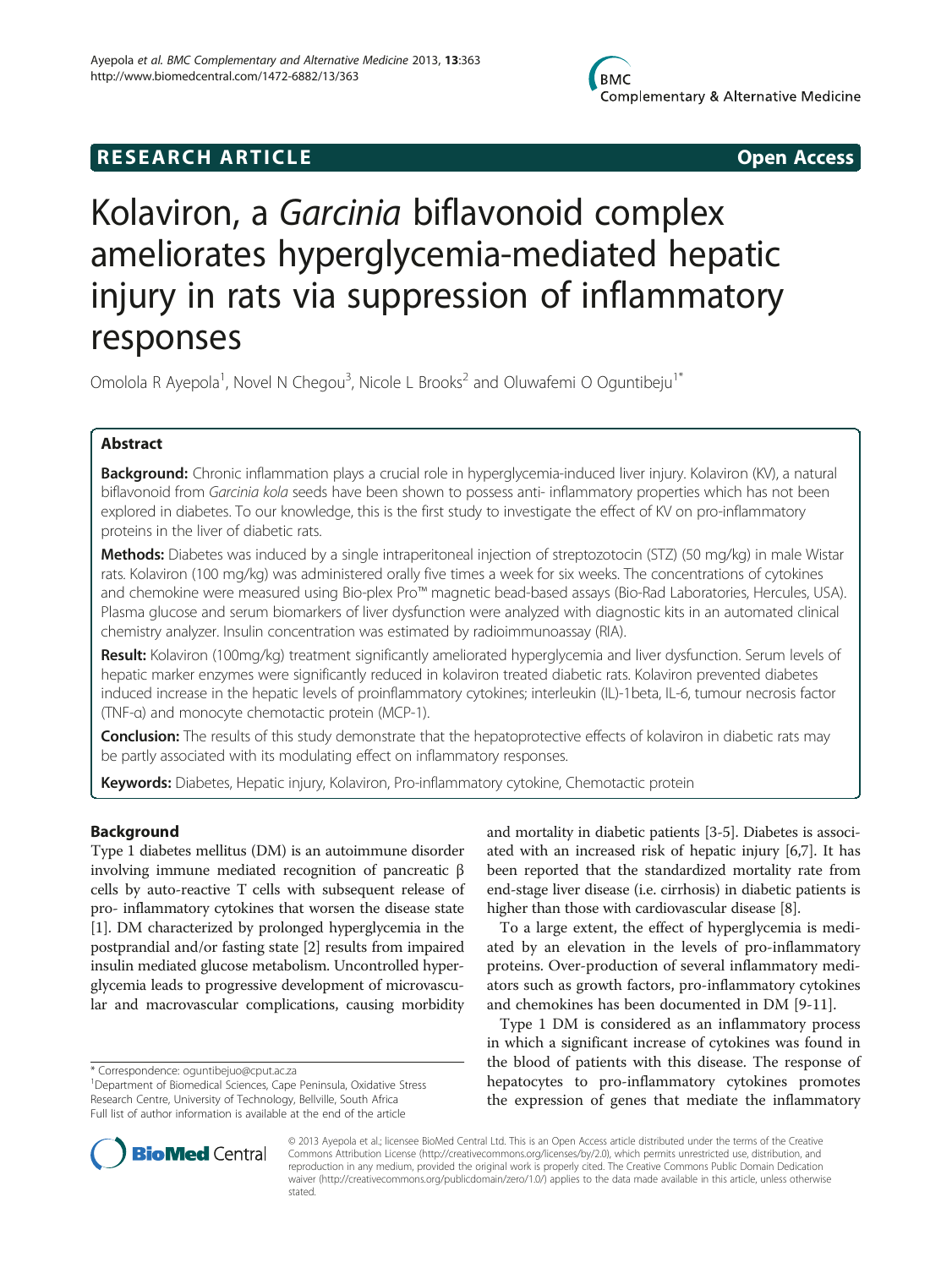process [[12\]](#page-7-0). Furthermore, increased oxidative stress and chronic inflammation affects insulin secretion and sensitivity [\[13](#page-7-0)]. Targeting inflammatory mediators signaling through the use of anti-inflammatory agents could therefore improve therapeutic options for diabetic liver disease, a diabetic complication that is gradually gaining recognition.

Bitter kola (Garcinia kola) belongs to the family of plants called Guttiferae and the genus Garcinia. Garcinia kola seeds have been shown to contain a complex mixture of polyphenolic compounds, biflavonoids, prenylated benzophenones and xanthones which account for the majority of its effects [[14,15\]](#page-7-0). Kolaviron (KV) is an extract from the seeds of Garcinia kola, containing a complex mixture of biflavonoids and polyphenols [\[16\]](#page-7-0). A number of studies have confirmed the antioxidative and anti-inflammatory effects of kolaviron in chemically-induced toxicity, animal models of diseases and in cell culture [[17](#page-7-0)-[20](#page-7-0)]. Although the glucose lowering effect of kolaviron has been reported in animal models of diabetes mellitus [\[21,22](#page-7-0)], no study has addressed the effect of KV on inflammatory biomarkers in diabetes. In the present study, we investigated the effects of kolaviron in modulating inflammatory responses in the liver of streptozotocin-induced diabetic rats.

# Methods

# Plant materials

Fresh seeds of Garcinia kola were purchased from Bodija market in Ibadan, Oyo State, Nigeria and authenticated by Professor E. A Ayodele at the Department of Botany, University of Ibadan. A voucher specimen is available at the herbarium of the Forestry Research Institute of Nigeria (FRIN), Ibadan.

# Extraction of kolaviron

Garcinia kola seeds were peeled, sliced and air-dried (25–28°C). Kolaviron was isolated according to the method of Iwu et al. [[20](#page-7-0)]. Briefly, the powdered seeds were extracted with light petroleum ether (bp 40–60°C) in a soxhlet for 24 hr. The defatted dried product was repacked and extracted with acetone. The extract was concentrated and diluted twice its volume with water and extracted with ethylacetate  $(6 \times 300 \text{ ml})$ . The concentrated ethylacetate yielded kolaviron, a golden yellow solid [\[16\]](#page-7-0).

# Ethics statement

The study protocol was approved by the Faculty of Health and Wellness Sciences Research Ethics Committee of Cape Peninsula University of Technology (Ethics Certificate no: CPUT/HW-REC 2012/AO4). All the animals received humane care in accordance to the criteria outlined in the 'Guide for the Care and Use of Laboratory Animals' prepared by the National Academy of Science (NAS) and published by the National Institute of Health (Publication no. 80–23, revised 1978).

# Animals

Adult male Wistar rats, weighing about 240–290 g were housed in individual plastic cages at the animal facility of the Medical Research Council, South Africa. They were supplied with water and standard rat feed *ad libitum*. The animals were maintained under standard laboratory conditions at  $22 \pm 2^{\circ}$ C with 12-h light/dark cycles and humidity at  $55 \pm 5\%$ .

# Induction of diabetes

Diabetes was induced in overnight fasted rats by a single intraperitoneal injection of a freshly prepared solution of streptozotocin (STZ, Sigma, USA) in citrate buffer (0.1 M, pH 4.5) at a dosage of 50 mg/kg body weight (b.wt.). Diabetes was confirmed by stable hyperglycemia (>18 mmol/l) in the tail blood glucose after five days of STZ injection using a portable glucometer (Accu-Chek, Roche, Germany).

# Study design

The dose of kolaviron (100 mg/kg) was chosen based on our preliminary investigation. 100 mg/kg kolaviron was a more effective dose among the doses (100 and 200 mg/kg) investigated in our preliminary study. The animals were divided into 4 groups (n = 10 per group): Normal control (NC group), Kolaviron treated normal control (NC + KV), diabetic control (DM group), and kolaviron treateddiabetic group (KV + DM group). Kolaviron (100 mg/kg b. wt.), dissolved in dimethylsulphoxide (DMSO) was administered by gastric gavage 5 times a week. Control rats also received DMSO as a vehicle. At the end of the treatment period, the rats were weighed and then anaesthetized with an intraperitoneal injection of sodium pentobarbital (60 mg/kg). Blood glucose was measured in 4 hours-fasted animals (usually between 10 am and 2 pm). Blood samples were collected from the abdominal aorta into glucose tubes (containing sodium fluoride/potassium oxalate), EDTA-containing tubes and serum clot activator tubes. Blood samples were centrifuged at 4000 g for 10 min at 4°C. Aliquot of the supernatant was stored at - 80°C for plasma glucose determination while other biochemical analysis was carried out on the serum. The liver was dissected out, rinsed in cold phosphate buffered saline (10 mM pH 7.2), blotted on filter paper and weighed. Liver homogenate was prepared in phosphate buffered saline (10 mM pH 7.2), centrifuged at 15000 rpm for 10 min at 4°C.

# Liquid chromatography-mass spectrometry (LC-MS) analysis of Garcinia kola seed extract

LC-MS was performed on a Dionex HPLC system (Dionex Softron, Germering, Germany) equipped with a binary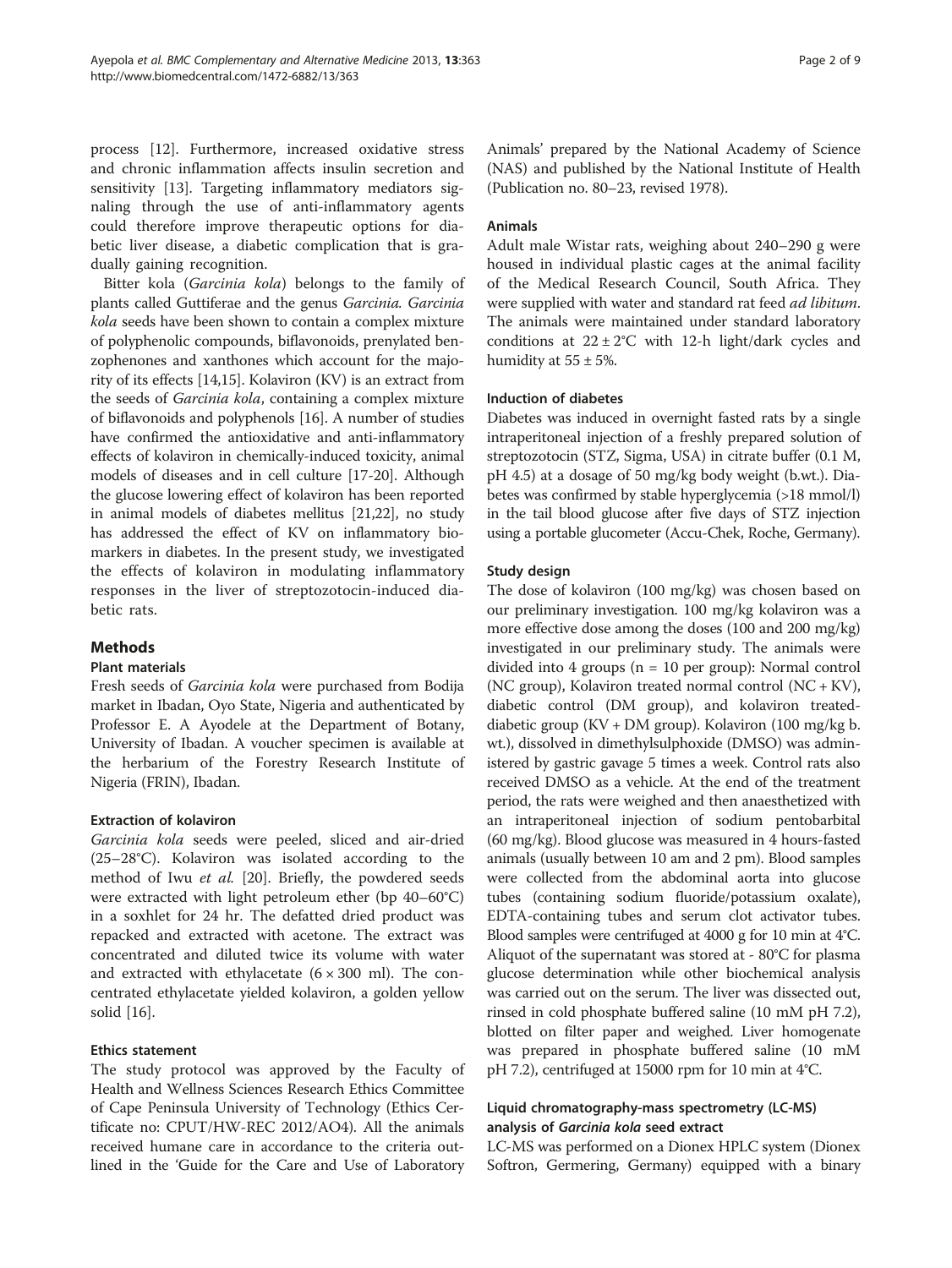solvent manager and autosampler coupled to a Brucker ESI Q-TOF mass spectrometer (Bruker Daltonik GmbH, Germany). Kolaviron was separated by reversed phase chromatography on a Thermo Fischer Scientific C18 column 5 μm;  $4.6 \times 150$  mm (Bellefonte, USA) using gradient elution with 0.1% formic acid in water (solvent A) and acetonitrile (solvent B) as solvent at a flow rate of 1.0 ml min<sup>-1</sup>, an injection volume of 10 μl and an oven temperature of 30°C. MS spectra were acquired in negative mode using the full scan and auto MS/MS (collision energy 25 eV) scan modes with dual spray for reference mass solution. Electrospray voltage was set to +3500 V. Dry gas flow was set to 9  $\text{1 min}^{-1}$  with a temperature of 300°C and nebulizer gas pressure was set to 35 psi.

## Analysis of glucose and liver dysfunction biomarkers

Plasma glucose, levels of aspartate transaminase (AST) and alanine transaminase (ALT) in the serum were analyzed with diagnostic kits in an automated clinical chemistry analyzer (Medical Cooperation, Bedford, MA, USA).

# Insulin estimation

Plasma insulin was estimated by radioimmunoassay (RIA) according to the protocol supplied by Merck Millipore (Millipore, Cooperation, MA, USA). Separate tubes containing  $100 \mu L$  and  $200 \mu L$  of assay buffer,  $100 \mu L$  of plasma samples or standards were mixed with100  $\mu$ L <sup>125</sup>I insulin tracer and  $100 \mu L$  of primary antibodies. The mixture was incubated overnight at 4°C. This was followed by the addition of 1 mL of precipitating agent and incubation for 20 minutes at 4°C. Again, samples were centrifuged at 4000 g for 30 min at 4°C and the supernatant was aspirated. The tubes were subjected to radioactive counting using a 125I gamma counter.

# Analysis of inflammatory biomarkers

The levels of 4 inflammatory markers including interleukin (IL)-1β, IL-6, tumour necrosis factor (TNF)-α and monocyte chemotactic protein (MCP-1) were measured in the tissue lysates from all the rats. This was done using Bio-plex Pro™ magnetic bead-based assays (Bio-Rad Laboratories, Hercules, USA) on the Bio-plex® platform (Bio-Rad), according to the manufacturer's instructions. Following previous optimization, samples were evaluated undiluted, in a blinded manner. Bio-Plex Manager™ software, version 6.0 was used for bead acquisition and analysis.

# Statistical analysis

Data were analyzed using one-way analysis of variance and expressed as mean ± standard deviation. Statistical analyses were performed using Graph Pad Prism version 6.02, for windows (Graph Pad software, San Diego, CA). Differences were considered significant at P < 0.05.

## Results

# Kolaviron treatment lowers blood glucose, prevented loss of body weight and liver hypertrophy in diabetic rats

Effect of kolaviron administration on blood glucose, liver and body weight in STZ-induced diabetic and normoglycemic rats is shown in Table [1](#page-3-0). Six weeks after diabetes confirmation, the random blood glucose concentration (mmol/l) in the diabetic and control group was  $28.19 \pm$ 2.25 and  $9.93 \pm 0.51$  respectively. The blood glucose concentration for the normal control rats plus KV was 8.91 ± 0.6 and the diabetes mellitus plus kolaviron group was  $17.35 \pm 2.36$ . In addition to elevated blood glucose, diabetic rats had decreased mean body weight compared to normal control while treatment with kolaviron for 6 weeks significantly lowered blood glucose and ameliorated the body weight loss when compared to the untreated diabetic group, although body weight was still significantly lower in comparison with normal control. Diabetes caused an increase in relative liver weight (expressed as % body weight) in rats while treatment of diabetic rats with kolaviron significantly restored liver weight to near normal. STZ diabetic rats exhibited impaired insulin release while KV treatment of diabetic rats significantly increased plasma insulin levels compared with untreated rats.

# Kolaviron lowers serum levels of hepatic enzymes in STZ-induced diabetic rats

Figure [1](#page-3-0) indicates results of kolaviron administration on serum levels of hepatic enzymes in STZ-induced diabetic rats. In the diabetic group, serum levels of liver damage biomarkers; ALT  $(77.96 \pm 11.9)$  and AST  $(107 \pm 5.43)$ were elevated compared with normal controls viz: 60.37 ± 7.20 and 57.12 ± 6.63 respectively. Kolaviron administration to diabetic rats significantly reduced serum levels of ALT (67.9  $\pm$  6.94) and AST (53.38  $\pm$  4.93) when compared to diabetic control.

# Kolaviron ameliorated hyperglycemia-mediated increase in the levels of proinflammatory proteins in the liver of diabetic rats

The effect of kolaviron on interleukin (IL)-1β, IL-6, tumour necrosis factor (TNF- $\alpha$ ) and monocyte chemotactic protein (MCP-1) is illustrated in Figure [2](#page-4-0). The concentration of proinflammatory cytokines were significantly increased in the liver of diabetic rats when compared with the control rats. Lowered levels of MCP-1 and IL-1 $\beta$  were detected in the liver of kolaviron treated diabetic rats compared to the untreated diabetic group. Administration of kolaviron to diabetic rats 5 times a week for 6 weeks also significantly reduced IL-6 and TNF- $\alpha$  when compared with both normal control and diabetic rats. Kolaviron also lowered serum levels of TNF-α and IL-6 in normal rats.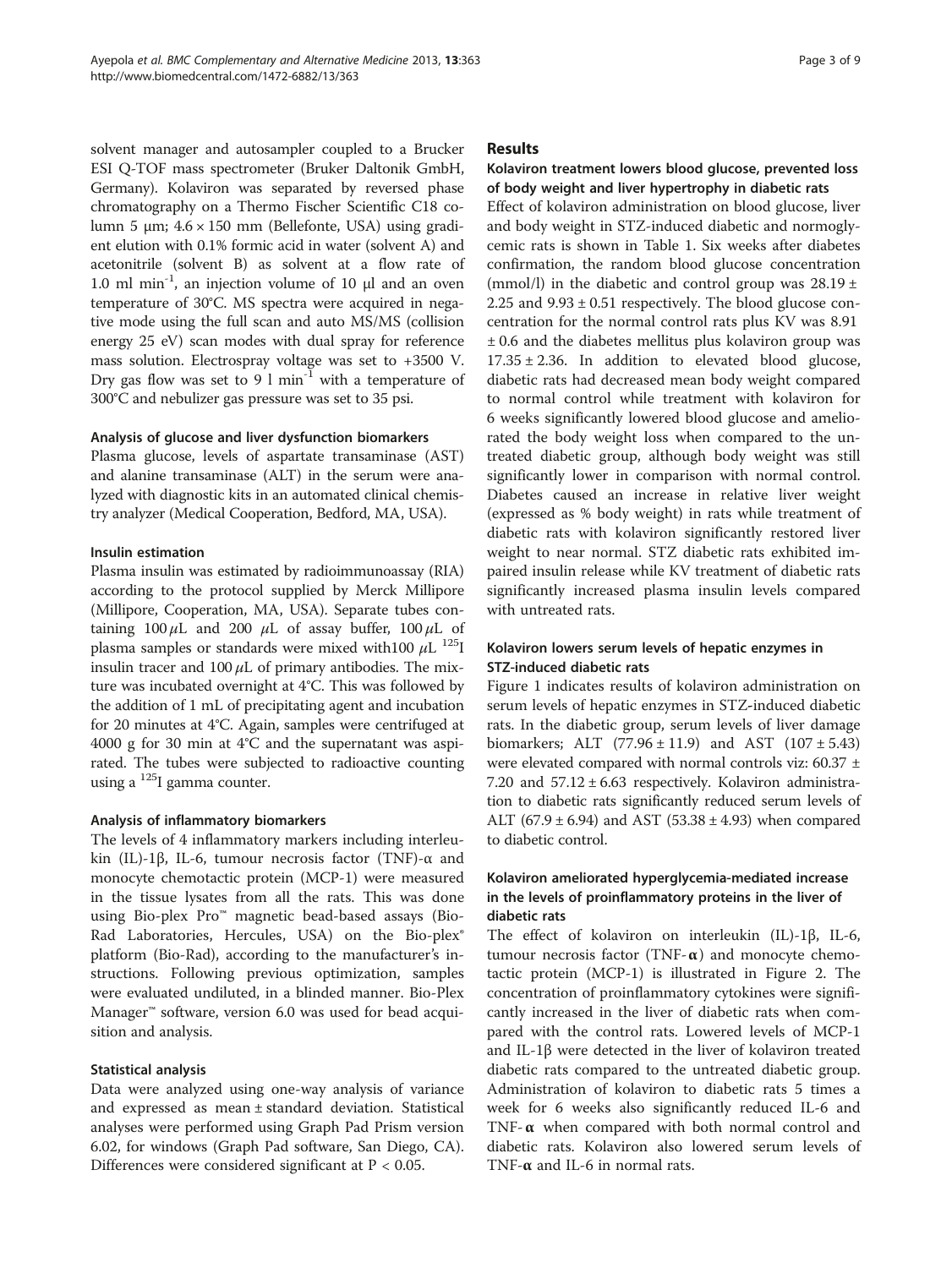| <b>Parameters</b>         | NC            | $NC + KV$          | DМ                  | $DM + KV$                    |
|---------------------------|---------------|--------------------|---------------------|------------------------------|
| Glucose (mmol/l)          | $9.93 + 0.51$ | $8.91 + 0.6^{a,b}$ | $28.19 + 2.25^a$    | $17.35 \pm 2.36^{a,b}$       |
| Insulin (ng/ml)           | $7.99 + 1.93$ | $7.69 + 1.94$      | $0.30 + 0.13^{a,b}$ | $0.79 + 0.28$ <sup>a,b</sup> |
| Body weight change (g)    | $+99.59$      | $+101.12$          | $-9.38^{a}$         | $+45.38^{a,b}$               |
| Relative liver weight (g) | $3.22 + 0.15$ | $3.38 \pm 0.07$    | $4.53 + 0.16^a$     | $3.99 + 0.15^{a,b}$          |

<span id="page-3-0"></span>Table 1 Effect of kolaviron administration on plasma glucose, insulin, liver weight and body weight in STZ-induced diabetic and normoglycemic rats

Data are presented as mean ± S.D Values. <sup>a</sup>p < 0.05 vs. normal control. <sup>b</sup>p < 0.05 vs. untreated diabetes. NC; Normal control, NC + KV; Normal control treated with kolaviron, DM; untreated diabetic rats, DM + KV; Diabetic rats treated with kolaviron.

# Liquid chromatography-mass spectrometry (LC-MS) analysis of Garcinia kola seed extract

In the negative-ion, the ESI-MS analysis of kolaviron shows molecular ion peaks  $[M-H]$ <sup>-</sup> at (1)  $m/z$  573.1023, (2)  $m/z$  557.1074, (3)  $m/z$  587.1178, (4)  $m/z$  557.1074 (5)  $m/z$  541.1123 and (6)  $m/z$  555.0909 (Figure [3](#page-5-0)). Based on the calculated molecular formula, the presence of Garcinia biflavonoid 2 ( $m/z$  573.1023 = C<sub>30</sub>H<sub>22</sub>O<sub>12</sub>), Garcinia biflavonoid  $1(m/z 557.1074, 557.1072 = C_{30}H_{22}O_{11}$ , kolaflavanone ( $m/z$  587.1178 =  $C_{31}H_{24}O_{12}$ ) and kolaflavones  $(m/z 555.0909 = C_{30}H_{21}O_{11}$ , previously reported in literature as components of kolaviron [\[16\]](#page-7-0) were confirmed (Figure [4](#page-6-0)a). The mass spectrum of peak 5 shows the ion peak  $[M-H]$ <sup>-</sup> at  $m/z$  541.1123 with the formula  $C_{30}H_{22}O_{10}$ . On the basis of this data and database searching, the structure of this compound (peak 5) was deduced to be a binaringenin (Figure [4b](#page-6-0)), a biflavanone commonly found in Garcinia species [[23](#page-7-0)] To our knowledge, this is the first report of a new biflavonoid in kolaviron (a Garcinia biflavonoid complex).

# **Discussion**

Limitations of the currently used drugs on glycemic regulation have raised the need for the development of new drugs which can act as alternative and/or complementary therapy. Interest in natural plant products as anti-diabetic agents has increased over the years due to their low side effects and multidimensional mode of action [[24](#page-7-0)].

Kolaviron a natural compound from the bitter kola seed, containing a complex mixture of Garcinia biflavonoid, GBI, GB2 and kolaflavones has been demonstrated for its, hypoglycemic, antioxidative, anti-inflammatory and antigenotoxic effects [\[19,25\]](#page-7-0).

The concept that chronic low grade inflammation is important in the development and progression of diabetes and its associated complication is not new. Prolonged hyperglycemia can generate an inflammatory state leading to an increment in cytokine production and pancreatic beta cell destruction [\[26\]](#page-7-0). Anti-inflammatory agents have been documented to be beneficial in diabetes. Among these are curcumin and its derivative [[27,28\]](#page-7-0), resveratrol [[29](#page-7-0)] and cannabidiol [\[30\]](#page-7-0). The damaging effect of inflammatory molecules in diabetes can be mediated through its interaction with receptors and activation of signaling pathways which exacerbate the disease state [\[31\]](#page-7-0). Due to the existing association between chronic inflammation and diabetic complications including liver injury, identification of therapeutic targets that is able to specifically downregulate proinflammatory responses and mediators could be a promising strategy in the management of diabetes mellitus. It is noteworthy that our study is the first to investigate the effect of kolaviron on inflammatory mediators in diabetes.

Regulation of blood glucose either in the fasting state and/or postprandially is an important factor in diabetic therapy. Sustained glycemic control decreases the risk of

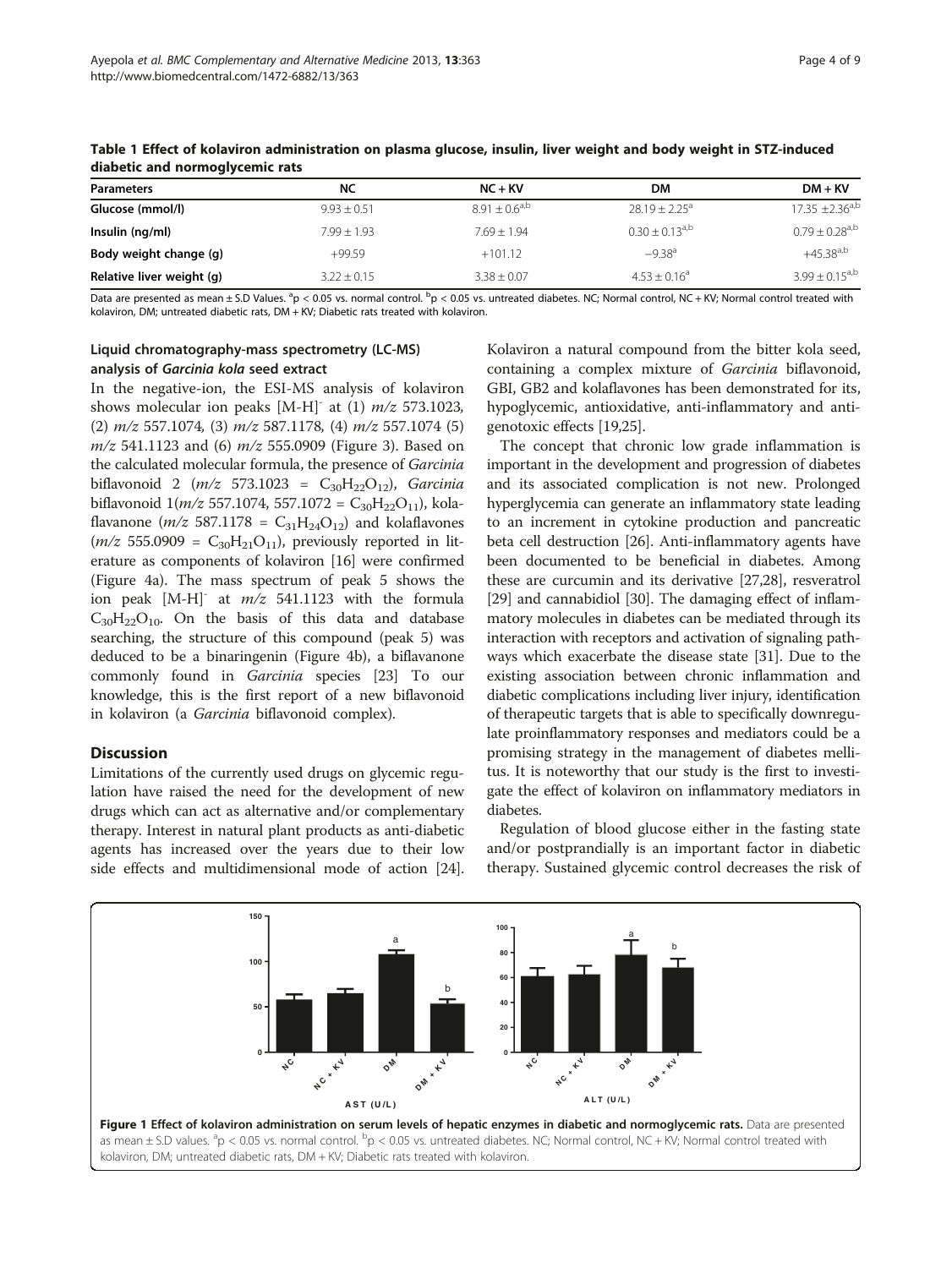<span id="page-4-0"></span>

developing microvascular and macrovascular complications [\[32,33](#page-7-0)]. The marked reduction of blood glucose in this study following KV treatment is in line with previous studies demonstrating its hypoglycemic effects [\[34](#page-7-0)]. Although kolaviron significantly increased the plasma insulin levels in diabetic rats, the magnitude of increase is lower compared to the corresponding effect on blood glucose. The mechanisms of hypoglycemic effect of kolaviron might be due to the combination of its stimulating action on the pancreatic  $β$  cells to release insulin and also an insulin independent effect and extrapancreatic action which involves glucose utilization in extrahepatic tissues [[35](#page-7-0),[36](#page-7-0)]. Furthermore, the hypoglycemic effect of flavonoids can be mediated through an increase in hepatic glucose storage by stimulating the action of glycolytic and glycogenic enzymes or by inhibiting glucose-6-phosphatase. This consequently results in the uptake of glucose into cells and the reduction in the blood glucose level through the upregulation of glycogen formation, downregulation of the rate of glycogen breakdown, and glucose synthesis [[37-](#page-7-0)[39\]](#page-8-0).

It has been shown that absolute or relative insulin deficiency coupled with decreased ATP production accounts for low protein synthesis [[40\]](#page-8-0). The decreased mean body weight in diabetic rats could be an indication

of excessive breakdown of structural proteins in an attempt to compensate for low availability of carbohydrate as an energy source [\[41\]](#page-8-0). The ability of kolaviron to protect against weight loss might be due to its glucose lowering effect. Liver hypertrophy (increased liver weight) observed in diabetic rats may be due to hypoinsulinemiainduced increased triglycerides accumulation in the liver as alternative glucose precursors since liver glycogen is usually depleted in STZ-induced diabetic rats [[42](#page-8-0)]. Liver weight (expressed as a percentage of body weight) was significantly lower in kolaviron treated rats. The ability of kolaviron to restore liver glycogen levels may partly explain its beneficial effect on liver hypertrophy in diabetic rats. It was reported in a previous that kolaviron inhibited microsomal glucose-6-phosphatase in STZ diabetic rats [[34](#page-7-0)]. The inhibition of glucose-6 phosphatase by kolaviron can increase hepatic glucose-6 phosphate which serves as substrate for glycogen synthesis thereby resulting in upregulation of hepatic glycogen levels.

Amino transferases, aspartate transaminase (AST) and alanine transaminase (ALT) catalyse amino transfer reactions and are used as markers of hepatic injury [\[43\]](#page-8-0). Deleterious effect of hyperglycemia in the liver of diabetic rats observed in the present study is evidenced by serum elevation of liver damage biomarkers. The hepatoprotective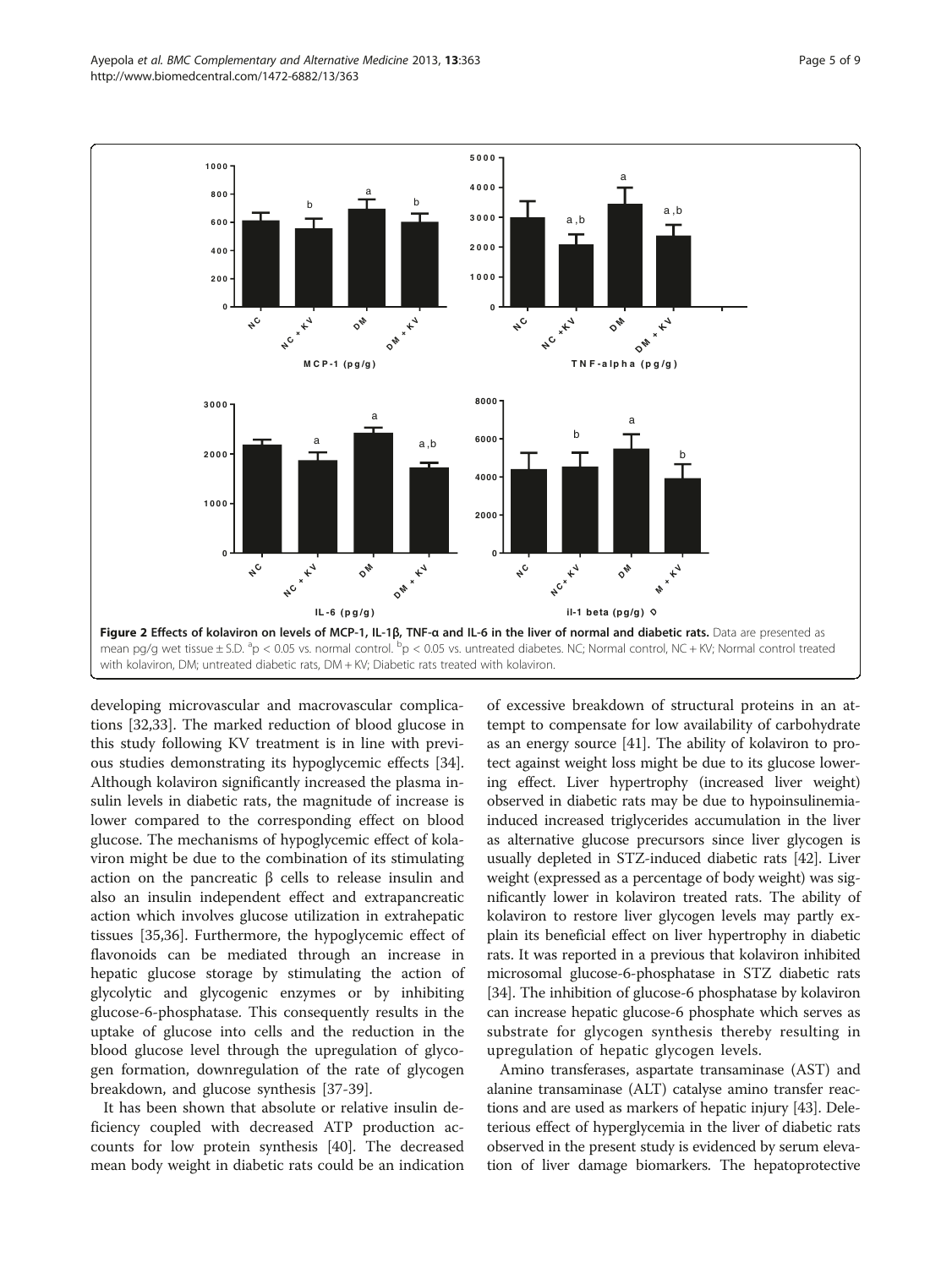<span id="page-5-0"></span>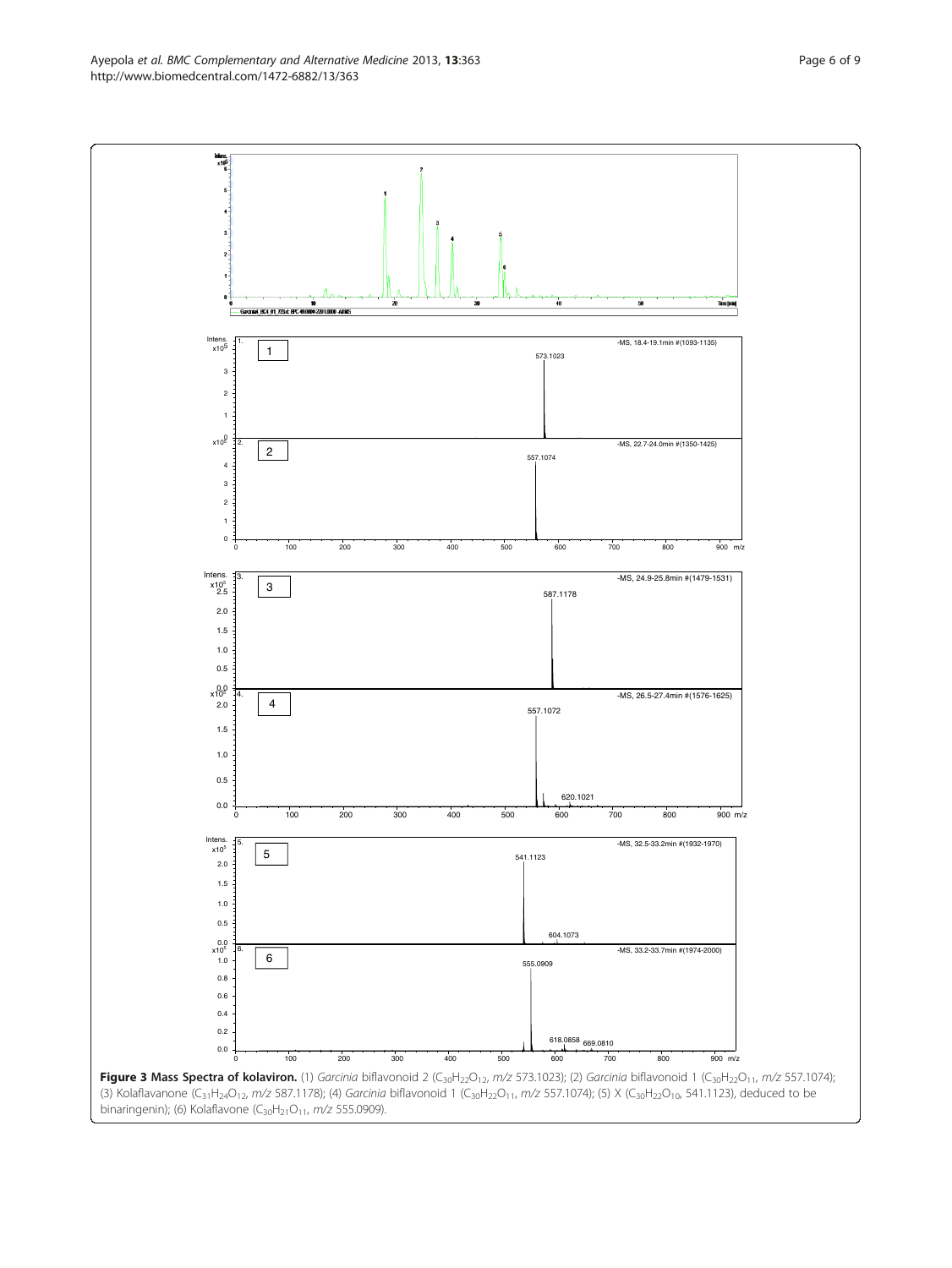effect of kolaviron is demonstrated by the significant reduction of serum levels of ALT and AST in the diabetic treated rats.

Figure 4 Chemical structure of Garcinia biflavonoid complex. (Kolaviron) containing Garcinia biflavonoid GB-1(3″,4′,4‴,5,5″,7,7″ heptahydroxy-3,8″ biflavanone), GB-2 (3″,4′,4‴,5,5″,5‴,7,7″-octahydroxy-3,8"- biflavanone), and kolaflavanone (3",4',4"",5,5",5"',7,7 octahydroxy-4‴-methoxy-3,8″-biflavanone) is confirmed (Figure 4a) while binaringenin (Figure 4b) is presumed to be an additional

Inflammation has been reported to cause direct organ damage in diabetic rats [[44](#page-8-0),[45](#page-8-0)] and humans [\[46\]](#page-8-0). Increased levels of pro-inflammatory cytokines MCP-1, IL-1β, IL-6, IL-18 and TNF-α have been reported in diabetes [[47,48](#page-8-0)]. In this study, upregulated levels of these proinflamatory proteins were observed in the liver of STZinduced diabetes rats.

MCP-1 is a chemo-attractant which promotes monocyte and macrophage migration and activation at the site of injury. Over-expression of MCP-1 exerts various damaging effects via increased production of superoxide radicals from macrophages, release of lysosomal enzymes, cytokines, growth factors and cellular adhesion molecules [\[49,50\]](#page-8-0). Animal and human studies have also shown a correlation between blood and hepatic levels of MCP-1 and the extent of inflammation [[51,52\]](#page-8-0). Considering the role of macrophages in perpetuating hepatic inflammation, reduction of MCP-1 levels may be another mechanism by which kolaviron mediates its protective effect in the liver of diabetic rats.

Hepatic infiltrating macrophages and Kupffer cells are sources of pro-inflammatory cytokines such as TNF-α, IL-1 and IL-6 in the liver [\[53\]](#page-8-0). Our study shows upregulated levels of these inflammatory proteins in a diabetic state while kolaviron treatment notably reduced hepatic levels of IL-1β, IL-6 and TNF-α in diabetic rat. The suppressing effect of kolaviron on serum levels of IL-1β has been demonstrated in chemically-induced inflammation of the colon [\[19](#page-7-0)]. IL-1β induces the expression of various genes encoding oxidants, cytokines, chemokines, growth factors and adhesion molecules whose promoter region are monitored through interactions with transcription factor, NFκB [\[54](#page-8-0)-[56\]](#page-8-0). IL-1β inhibits β- cell function and promotes Fas-triggered apoptosis in part by NF-κB [\[57](#page-8-0)]. In a GK rat model of type 2 diabetes, treatment with IL-1 receptor antagonist (IL-1Ra) reduced islet mRNA expression of a number of inflammatory factors which includes: IL-1β, IL-6, TNF-α, MCP-1 and MIP-1 $\alpha$  [[58](#page-8-0)]. Possible mechanism by which kolaviron elicit its liver protective and anti-inflammatory effect in diabetic rats could be by a direct reduction of macrophage infiltration and/or by repressing NF-κB activation.

TNF- $\alpha$  is one of the major cytokines upregulated in diabetic liver which can promote the activation of NF-κB through interaction with the TNF-α receptor resulting in liver inflammation and apoptosis [\[55](#page-8-0)]. The involvement of TNF in alcoholic hepatitis, viral hepatitis and ischemia/ reperfusion liver injury has also been documented [[59](#page-8-0)]. Our study revealed that Kolaviron treatment abrogated hyperglycemia induced increase in the hepatic concentration of TNF-α. There is a report that kolaviron (KV) shows inhibitory action on prostaglandin  $E_2$  and TNF- $\alpha$  production in macrophage-like cell line [\[60\]](#page-8-0). Kolaviron also downregulates iNOS and COX-2 expression in the liver of dimethyl nitrosamine (DMN)-treated rat via the inhibition of DNA binding activity of NF-κB [[61\]](#page-8-0). The anti inflammatory and hepatoprotective effect observed in our study might be mediated via inhibition of transcription factor NF-κB, a key regulator of inflammatory process.

Although the results of our study demonstrated the beneficial effects of kolaviron on inflammatory response and hepatic injury in the liver of diabetic rats, future studies can address other possible mechanisms of action of kolaviron and the underlying molecular targets of Garcinia biflavonoid complex in diabetes. Further investigation may also be necessary for complete elucidation of the structure of kolaviron.

## Conclusion

In summary, our study revealed that kolaviron treatment ameliorated hyperglycemia-induced increase in the levels of proinflammatory cytokines and chemokine in rat's liver and may therefore act as a useful agent in retarding the progression of diabetic liver complications. Another important outcome of this study is the discovery of a new compound from kolaviron. This new compound along with previously identified compounds of kolaviron may partly explain its beneficial effects in diabetes.

<span id="page-6-0"></span>

**GB1**

ÒН HC

 $H<sub>C</sub>$ 

**GB1**

**Kolaflavanone**

ÓН

Kolaflavone OH H

compound in kolaviron based on ESI-MS/MS result.

OH

 $\mathbf{H}\cap$ 

**R1 R2 R3 R4**

OH H OH H

OH H OH OH

OH H OCH<sub>3</sub> OH

OH

OH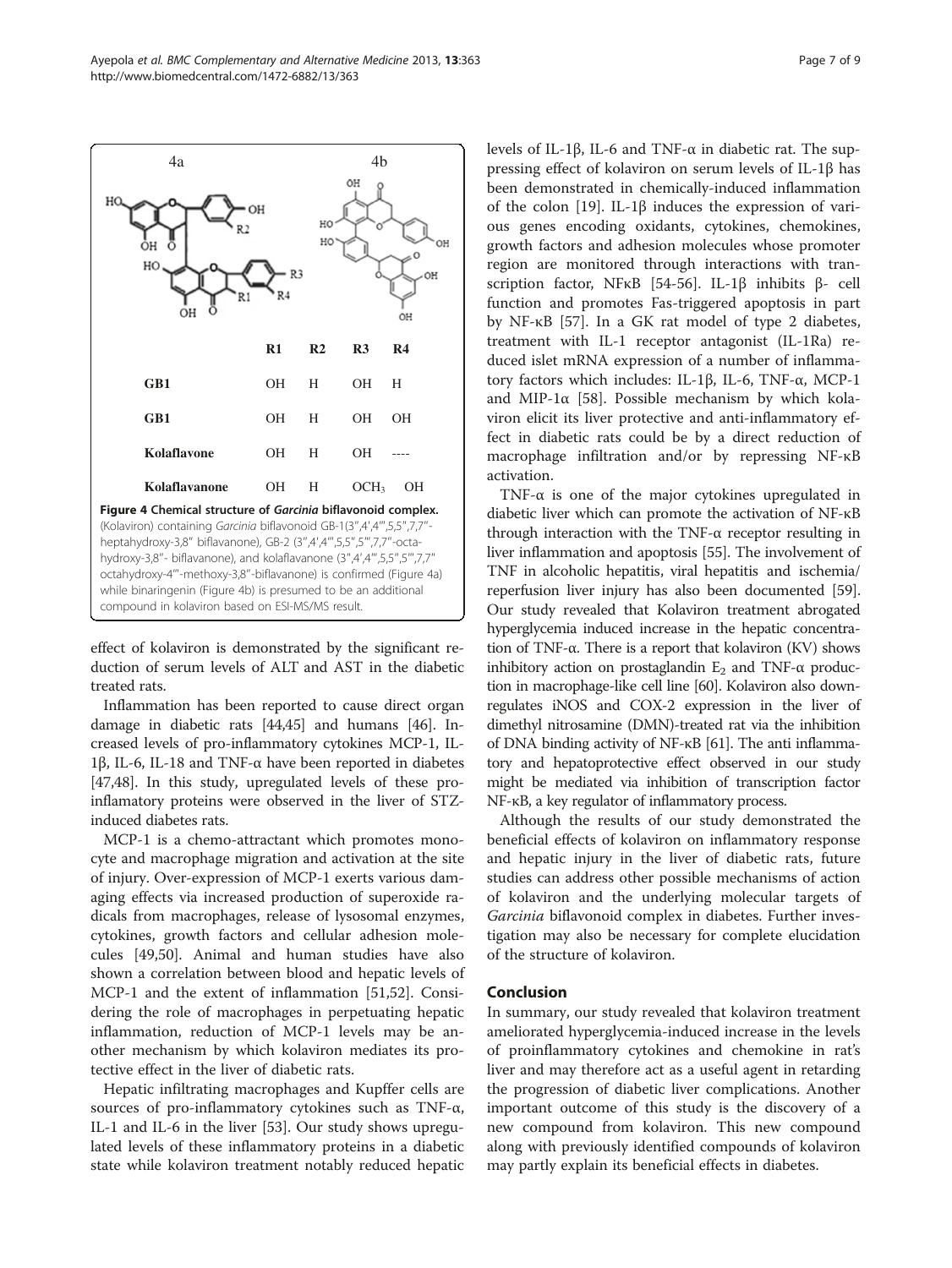#### <span id="page-7-0"></span>Competing interests

The authors declare that they have no competing interests.

#### Author's contributions

ORA was responsible for the conception and design, carried out all experiment, performed data analysis and drafted the manuscript. NNC collaborated in the antiinflammatory studies and made contribution to the revision of the manuscript. NLB and OOO made contribution to the conception and revised the manuscript critically for intellectual content. All authors read and approved the final manuscript.

## Acknowledgement

This study was supported by the University Research Fund (URF) of the Cape Peninsula University of Technology and the National Research Foundation, South Africa (NRF) granted to Prof O.O Oguntibeju.

#### Author details

<sup>1</sup>Department of Biomedical Sciences, Cape Peninsula, Oxidative Stress Research Centre, University of Technology, Bellville, South Africa. <sup>2</sup>Department of Wellness Sciences, Cape Peninsula University of Technology, Cape Town, South Africa. <sup>3</sup>Department of Biomedical Sciences, Centre of Excellence for Biomedical Tuberculosis Research and MRC Centre for Molecular and Cellular Biology, Division of Molecular Biology and Human Genetics, Stellenbosch University, Tygerberg, South Africa.

### Received: 9 September 2013 Accepted: 11 December 2013 Published: 20 December 2013

#### References

- 1. Yoon J, Jun H: Autoimmune destruction of pancreatic beta cells. Am J Therapeut 2005, 12(6):580–591.
- 2. Zanatta L, de Sousa E, Cazarolli LH, Junior AC, Pizzolatti MG, Szpoganicz B, Silva FR, Barreto M: Effect of crude extract and fractions from Vitex megapotamica leaves on hyperglycemia in alloxan-diabetic rats. J Ethnopharmacol 2007, 109(1):151–155.
- 3. Lüscher TF, Creager MA, Beckman JA, Cosentino F: Diabetes and vascular disease pathophysiology, clinical consequences, and medical therapy: Part II. Circulation 2003, 108(13):1655–1661.
- 4. Fisher EB, Thorpe CT, DeVellis BM, DeVellis RF: Healthy coping, negative emotions, and diabetes management, a systematic review and appraisal. Diabetes Educ 2007, 33(6):1080–1103.
- 5. Fowler MJ: Microvascular and macrovascular complications of diabetes. Clin Diabetes 2008, 26(2):77–82.
- 6. Kim JY, Lee SH, Song EH, Park YM, Lim J, Kim DJ, Choi K, Park SI, Gao B, Kim W: A critical role of STAT1 in streptozotocin-induced diabetic liver injury in mice: controlled by ATF3. Cell Signal 2009, 21(12):1758–1767.
- 7. Ingaramo PI, Francés DE, Ronco MT, Carnovale CE: In Diabetes and Its hepatic complication. Hot topics in endocrine and endocrine-related diseases. Edited by Fedele M. InTech; 2013. ISBN: 978-953-51-1080-4, doi:10.5772/ 53684.
- 8. Harrison SA: Liver disease in patients with diabetes mellitus. J Clin Gastroenterol 2006, 40(1):68–76.
- 9. Wellen KE, Hotamisligil GS: Inflammation, stress, and diabetes. J Clin Investig 2005, 115(5):1111–1119.
- 10. Alexandraki KI, Piperi C, Ziakas PD, Apostolopoulos NV, Makrilakis K, Syriou V, Diamanti-Kandarakis E, Kaltsas G, Kalofoutis A: Cytokine secretion in longstanding diabetes mellitus type 1 and 2: associations with low-grade systemic inflammation. J Clin Immunol 2008, 28(4):314–321.
- 11. Navarro-González JF, Mora-Fernández C: The role of inflammatory cytokines in diabetic nephropathy. J Am Soc Nephrol 2008, 19(3):433–442.
- 12. Martin-Sanz P, Hortelano S, Callejas NA, Goren N, Casado M, Zeini M, Boscá L: Nitric oxide in liver inflammation and regeneration. Metab Brain Dis 2002, 17(4):325–334.
- 13. Bastard JP, Maachi M, Lagathu C, Kim MJ, Caron M, Vidal H, Capeau J, Feve B: Recent advances in the relationship between obesity, inflammation, and insulin resistance. Eur Cytokine Netw 2006, 17(1):4–12.
- 14. Hussain RA, Owegby AG, Parimoo P, Eatomam PG: Kolavonone, a novel polyisoprenylated benzophenone with antimicrobial properties from fruit of Garcinia kola. J Med Plan Res 1982, 44:78–81.
- 15. Iwu M, Igboko O: Flavonoids of Garcinia kola seeds. J Nat Prod 1982, 45(5):650–651.
- 16. Iwu M: Antihepatoxic constituents of Garcinia kola seeds. Experientia 1985, 41(5):699–700.
- 17. Abarikwu SO, Farombi EO, Pant AB: Kolaviron biflavanoids of Garcinia Kola seeds protect atrazine-induced cytotoxicity in primary cultures of rat leydig cells. Int J Toxicol 2012, 31(4):407–415.
- 18. Adedara I, Vaithinathan S, Jubendradass R, Mathur P, Farombi E: Kolaviron prevents carbendazim-induced steroidogenic dysfunction and apoptosis in testes of rats. Environ Toxicol Pharmacol 2013, 35:444–453.
- 19. Farombi EO, Adedara IA, Ajayi BO, Ayepola OR, Egbeme EE: Kolaviron, a natural antioxidant and anti‐inflammatory phytochemical prevents dextran sulphate sodium-induced colitis in rats. Basic Clin Pharmacol Toxicol 2013, 113(1):49–55.
- 20. Adedara IA, Farombi EO: Chemoprotection of ethylene glycol monoethyl ether- induced reproductive toxicity in male rats by kolaviron, isolated biflavonoid from Garcinia kola seed. Hum Exp Toxicol 2012, 31:506-517.
- 21. Adaramoye O: Antidiabetic effect of kolaviron, a biflavonoid complex isolated from Garcinia kola seeds, in Wistar rats. Afr Health Sci 2013, 12(4):498–506.
- 22. Iwu MM, Igboko OA, Okunji CO, Tempesta MS: Antidiabetic and aldose reductase activities of biflavanones of Garcinia kola. J Pharm Pharmacol 1990, 42(4):290–292.
- 23. Waterman PG, Hussain RA: Systematic significance of xanthones, benzophenones and biflavonoids in Garcinia. Biochem Syst Ecol 1983, 11:21–28.
- 24. Wadkar K, Magdum C, Patil S, Naikwade N: Anti-diabetic potential and Indian medicinal plants. J Herb Med Toxicol 2008, 2(1):45–50.
- 25. Nwankwo JO, Tahnteng JG, Emerole G: Inhibzition of aflatoxin B1 genotoxicity in human liver-derived HepG2 cells by kolaviron biflavonoids and molecular mechanisms of action. Eur J Cancer Prev 2000, 9:351-361.
- 26. Ahrens B: Antibodies in metabolic diseases. New Biotechnol 2011, 28(5):530–537.
- 27. Li Y, Zhang Y, Liu D, Liu H, Hou W, Dong Y: Curcumin attenuates diabetic neuropathic pain by downregulating TNF-α in a rat model. Int J Med Sci 2013, 10(4):377.
- 28. Pan Y, Zhu G, Wang Y, Cai L, Cai Y, Hu J, Li Y, Yan Y, Wang Z, Li X: Attenuation of high-glucose-induced inflammatory response by a novel curcumin derivative B06 contributes to its protection from diabetic pathogenic changes in rat kidney and heart. J Nutr Biochem 2012, 24:146-155.
- 29. Chang C, Chang C, Huang J, Hung L: Effect of resveratrol on oxidative and inflammatory stress in liver and spleen of streptozotocin-induced type 1 diabetic rats. Chin J Physiol 2012, 55(3):192–201.
- 30. Rajesh M, Mukhopadhyay P, Bátkai S, Patel V, Saito K, Matsumoto S, Kashiwaya Y, Horváth B, Mukhopadhyay B, Becker L: Cannabidiol attenuates cardiac dysfunction, oxidative stress, fibrosis, and inflammatory and cell death signaling pathways in diabetic cardiomyopathy. J Am Coll Cardiol 2010, 56(25):2115–2125.
- 31. Navarro-González JF, Mora-Fernández C, de Fuentes MM, García-Pérez J: Inflammatory molecules and pathways in the pathogenesis of diabetic nephropathy. Nat Rev Nephrol 2011, 7(6):327–340.
- 32. Nathan DM, Cleary PA, Backlund JY, Genuth SM, Lachin JM, Orchard TJ, Raskin P, Zinman B: Intensive diabetes treatment and cardiovascular disease in patients with type 1 diabetes. New Engl J Med 2005, 353:2643.
- 33. Bash LD, Selvin E, Steffes M, Coresh J, Astor BC: Poor glycemic control in diabetes and the risk of incident chronic kidney disease even in the absence of albuminuria and retinopathy: Atherosclerosis Risk in Communities (ARIC) Study. Arch Intern Med 2008, 168(22):2440.
- Adaramoye O, Adeyemi E: Hypoglycaemic and hypolipidaemic effects of fractions from kolaviron, a biflavonoid complex from Garcinia Kola in streptozotocin-induced diabetes mellitus rats. J Pharm Pharmacol 2006, 58(1):121–128.
- 35. Mezei O, Banz WJ, Steger RW, Peluso MR, Winters TA, Shay N: Soy isoflavones exert antidiabetic and hypolipidemic effects through the PPAR pathways in obese zucker rats and murine RAW 264.7 cells. J Nutr 2003, 133(5):1238–1243.
- 36. Pinent M, Blay M, Bladé MC, Salvadó MJ, Arola L: Grape seed-derived procyanidins have an antihyperglycemic effect in streptozotocininduced diabetic rats and insulinomimetic activity in insulin-sensitive cell lines. Endocrinology 2004, 145:4985–4990.
- 37. Naik SR, Fliho JMB, Dhuley JN, Deshmukh A: Probable mechanism of hypoglycaemic activity of bassic acid, a natural product isolated from Bumelia sartorum. J Ethnopharmacol 1999, 33:37–44.